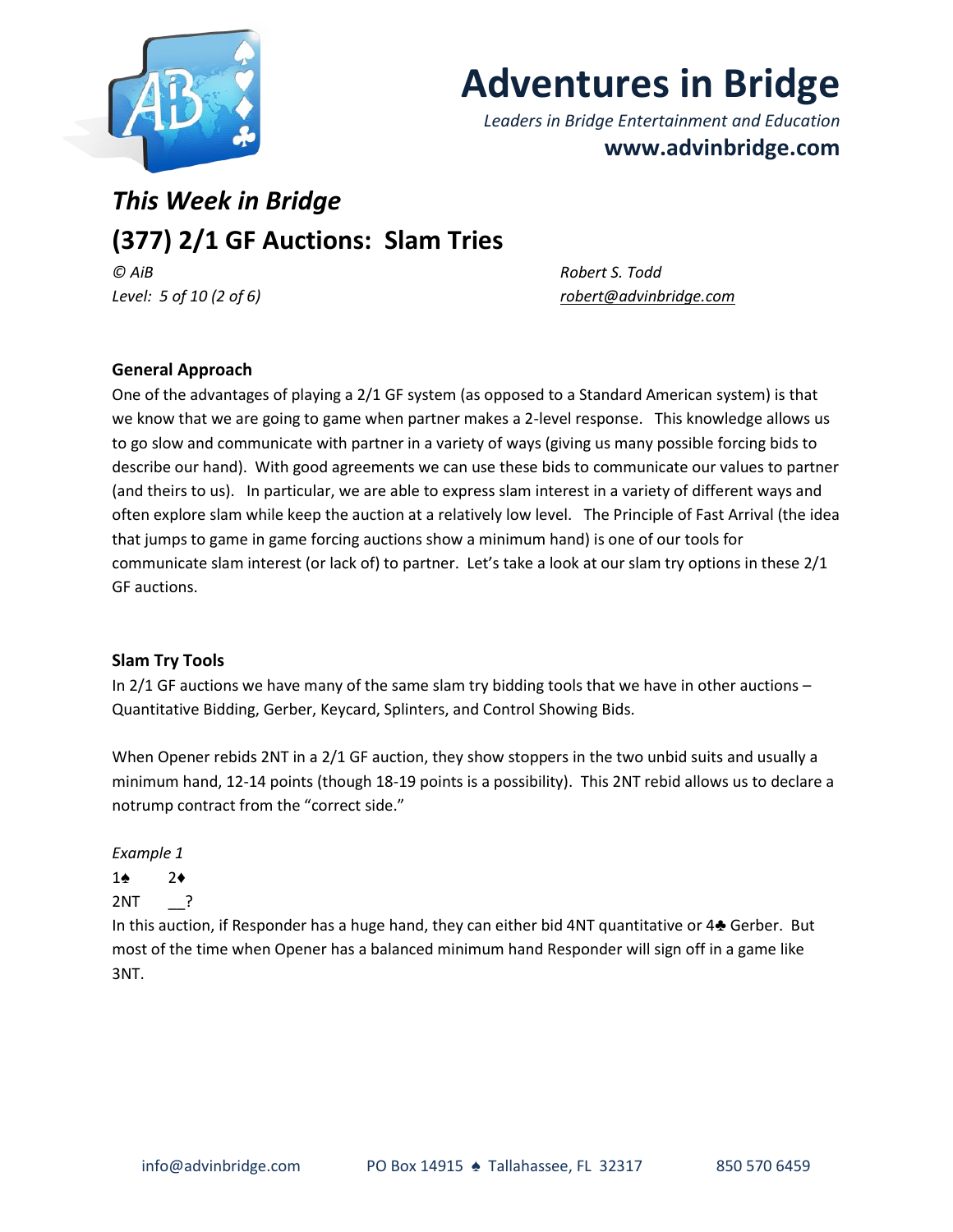

If Responder does try to sign off in 3NT, Opener does not have to let the auction end there if they had more than a balanced 12-14 point hand.

*Example 2*

1♠ 2♦

2NT 3NT

4NT

This 4NT bid by partner (when Responder offered to play 3NT) is Quantitative and lets partner know that we have the large balanced hand, 18-19 points.

# **The Principle of Fast Arrival - 4M vs. 3M**

In a game forcing auction, jumping to game in a suit contract shows a minimum hand, while supporting partner's suit (especially a Major suit) at the 3-level tends to show extra values and express interest in exploring slam.

#### *Example 3*

2♥

\_\_?

- 3♥ Extra Values, 3+card ♥, either extra HCP or lots of Keycards
- 4♥ Fast Arrival, minimum values, not many Keycards, 3-4 card ♥, usually 12-13 points

#### *Example 4*

#### 1♠ 2♦

# $2\spadesuit$   $\frac{?}{?}$

- 3♠ Extra Values, 2+card ♠
- 4♠ Fast Arrival, minimum

#### *Example 5*

# 1♥ 2♣

 $2 \div 2 \div 2$ 

- 2♥ Most hands with 3-card ♥ support
- 3♥ Strong hand with 3-card ♥ support, asks Opener to start making control showing bids
- 4♥ Minimum hand with 3-card ♥ support

#### *Example 6*

1♠ 2♣

2NT \_\_?

- 3♠ 3-card ♠ support, extra values, very strong since slam interest opposite bal 12-14
- 4♠ 3-card ♠ support, no slam interest (wide ranging values)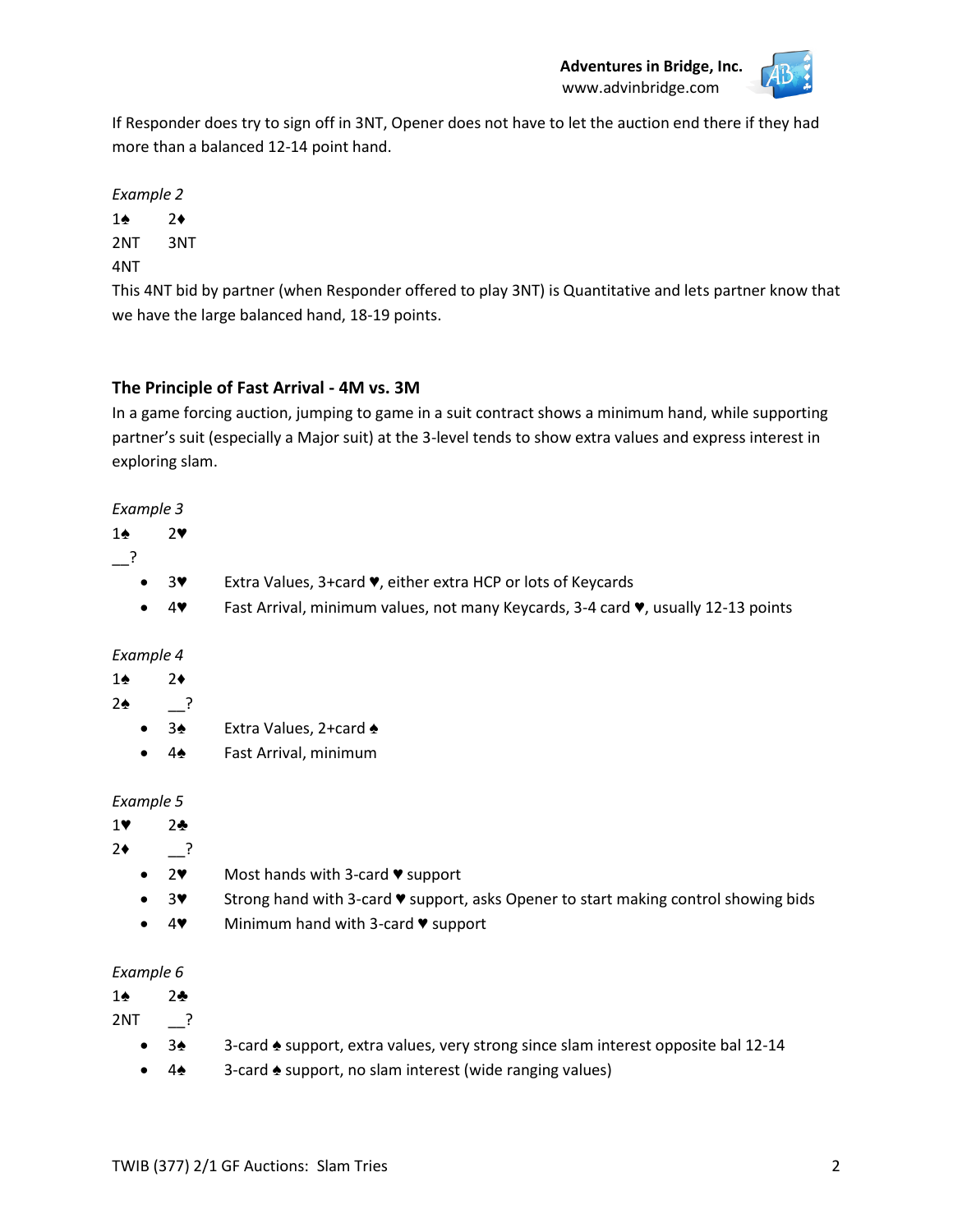**Adventures in Bridge, Inc.** www.advinbridge.com



After any of the 3-level bids that show extra values partner has some options for how to continue the bidding. They can:

- Sign off in 4-Major with no slam interest
- Make a control showing cuebid with some slam interest
- Jump to 4NT to take control of the auction and ask for Keycards with a big hand of their own

#### **Single Suited Slam Tries - Jump Rebid of Opener's Suit**

In 2/1 GF Auctions we also have a jump rebid of Opener's suit available to express slam interest.

#### *Example 7*

1♥ 2♣

#### 3♥

This jump to 3♥ shows a decent hand (not the worst opening bid hand) and a powerful suit (at most 1 loser opposite a void). This auction asks Responder to make control showing bids, if they have any, and not to worry about the trump suit. Opener has that covered!

#### **Splinter in Support of Partner's Suit**

Another way that we can try for slam is to make a jump shift in a 2/1 GF auction. Since new suits are completely forcing, we use simple jump shifts as splinter bids in support for partner's suit – both by Opener and Responder.

#### *Example 8*

- \_\_?
- 4♣ Splinter, 4+card ♥, 0-1 ♣, not a horrible opening hand
- 4♦ Splinter, 4+card ♥, 0-1 ♦, not a horrible opening hand

#### *Example 9*

```
1♠ 2♦
__?
```
- 3♥ Splinter, 4+card ♦, 0-1 ♥, not a horrible opening hand
- 4♣ Splinter 4+card ♦, 0-1 ♣, no interest in playing 3NT, not a horrible opening hand

#### *Example 10*

- 1♥ 2♦
- 2♥ \_\_?
	- 3♠ Splinter, 3-card ♥, 0-1 ♠, not a horrible hand
	- 4♣ Splinter, 3-card ♥, 0-1 ♣, not a horrible hand